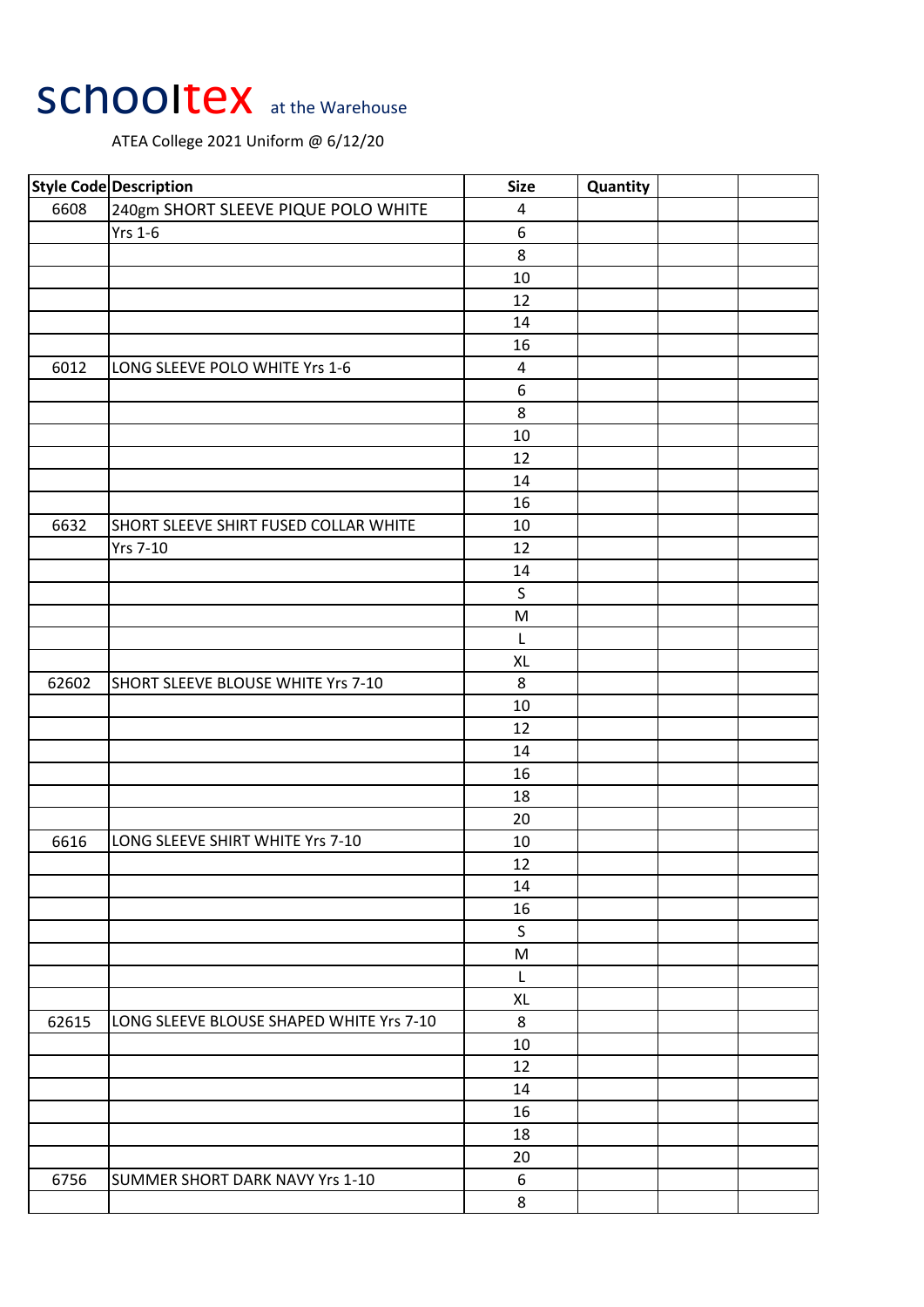|             |                                    | 10               |  |  |
|-------------|------------------------------------|------------------|--|--|
|             |                                    | 12               |  |  |
|             |                                    | 14               |  |  |
|             |                                    | 16               |  |  |
|             |                                    | 76cm             |  |  |
|             |                                    | 80               |  |  |
|             |                                    | 84               |  |  |
|             |                                    | 88               |  |  |
|             |                                    | 92               |  |  |
|             |                                    | 96               |  |  |
|             |                                    | 100              |  |  |
|             |                                    | 104              |  |  |
|             |                                    | 108              |  |  |
| 6934        | DRILL RUGGER NAVY Yrs 1-6          | $\mathsf{3}$     |  |  |
|             |                                    | $\mathsf S$      |  |  |
|             |                                    | $\overline{7}$   |  |  |
|             |                                    | $\,8\,$          |  |  |
|             |                                    | $10\,$           |  |  |
|             |                                    | 12               |  |  |
|             |                                    | 14               |  |  |
|             |                                    | 16               |  |  |
|             | 720880 TROUSER DARK NAVY Yrs 7-10  | $\,8\,$          |  |  |
|             |                                    | 10               |  |  |
|             |                                    | 12               |  |  |
|             |                                    | 14               |  |  |
|             |                                    | 16               |  |  |
| 6969        | TROUSER NAVY Yrs 7-10              | $10\,$           |  |  |
|             |                                    | 12               |  |  |
|             |                                    | 14               |  |  |
|             |                                    | 16               |  |  |
|             |                                    | 76cm             |  |  |
|             |                                    | 80               |  |  |
|             |                                    | 84               |  |  |
|             |                                    | 88               |  |  |
|             |                                    | 92               |  |  |
|             |                                    | 96               |  |  |
|             |                                    | 100              |  |  |
|             |                                    | 104              |  |  |
|             |                                    | 108              |  |  |
| 702046      | <b>SKORT NAVY Yrs 1-6</b>          | $\overline{4}$   |  |  |
|             |                                    | $\boldsymbol{6}$ |  |  |
|             |                                    | $\,8\,$          |  |  |
|             |                                    | $10\,$           |  |  |
|             |                                    | 12               |  |  |
|             |                                    | 14               |  |  |
|             |                                    | 16               |  |  |
|             |                                    | 18               |  |  |
| <b>NONE</b> | INVERTED PLEAT SKIRT NAVY Yrs 7-10 | 10               |  |  |
|             |                                    | 12               |  |  |
|             |                                    | $14\,$           |  |  |
|             |                                    |                  |  |  |